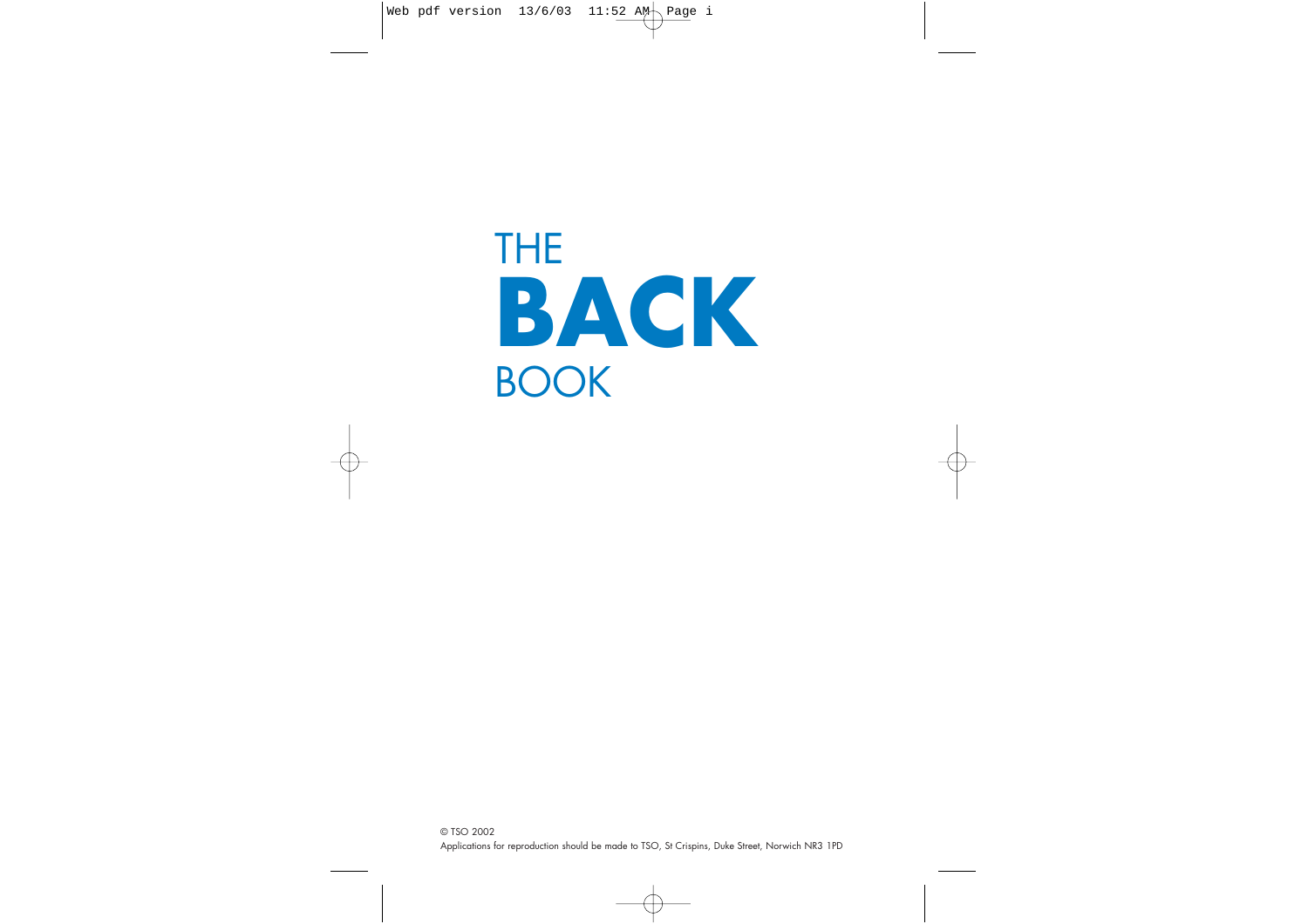#### © TSO 2002

Applications for reproduction should be made to TSO, St Crispins, Duke Street, Norwich NR3 1PD

The Publisher is not responsible for any statement made in this publication. Advice is offered by the authors for information only, and is not intended for use without independent substantiating investigation on the part of the potential users.

First published 1996 Second edition published 2002

Single copies ISBN 0117029491 Price £1.25

#### **Discounts apply for larger quantities. Call 0870 600 5522**

Pack of 10 copies ISBN 0117029505 1-5 packs<br>
19 packs<br>
19 packs<br>
19 packs<br>
19 packs<br>
19 packs<br>
19 packs<br>
20 per pack Over 20 packs Price £6 per pack

#### Also available from TSO

● 'Get Back Active' (ISBN 0117029408) a video based on the Back Book <sup>g</sup>iving practical guidance on handling back pain

Price £10 per pack

● 'The Whiplash Book' (ISBN 011702029X) offering advice on how to deal with a whiplash injury - based on the latest research

The help and advice from colleagues too numerous to mention is gratefully acknowledged.

Printed in the United Kingdom for The Stationery Office

## **THE NEW APPROACH TO BACK PAIN**

Back pain is very common and causes a great deal of misery but, fortunately, serious or permanent damage is rare. There has been a revolution in thinking about back care and we now deal with it in a different way. This booklet sets out the facts and shows you how to get better as quickly as possible. It's based on the latest research.

What you do about back pain yourself is usually more important than the exact diagnosis or treatment.

An attack of back pain can be alarming. Even a minor back strain can be very painful and it's natural to think that something dreadful might have happened. But stop and look at the facts:



© TSO 2002 Applications for reproduction should be made to TSO, St Crispins, Duke Street, Norwich NR3 1PD © TSO 2002 Applications for reproduction should be made to TSO, St Crispins, Duke Street, Norwich NR3 1PD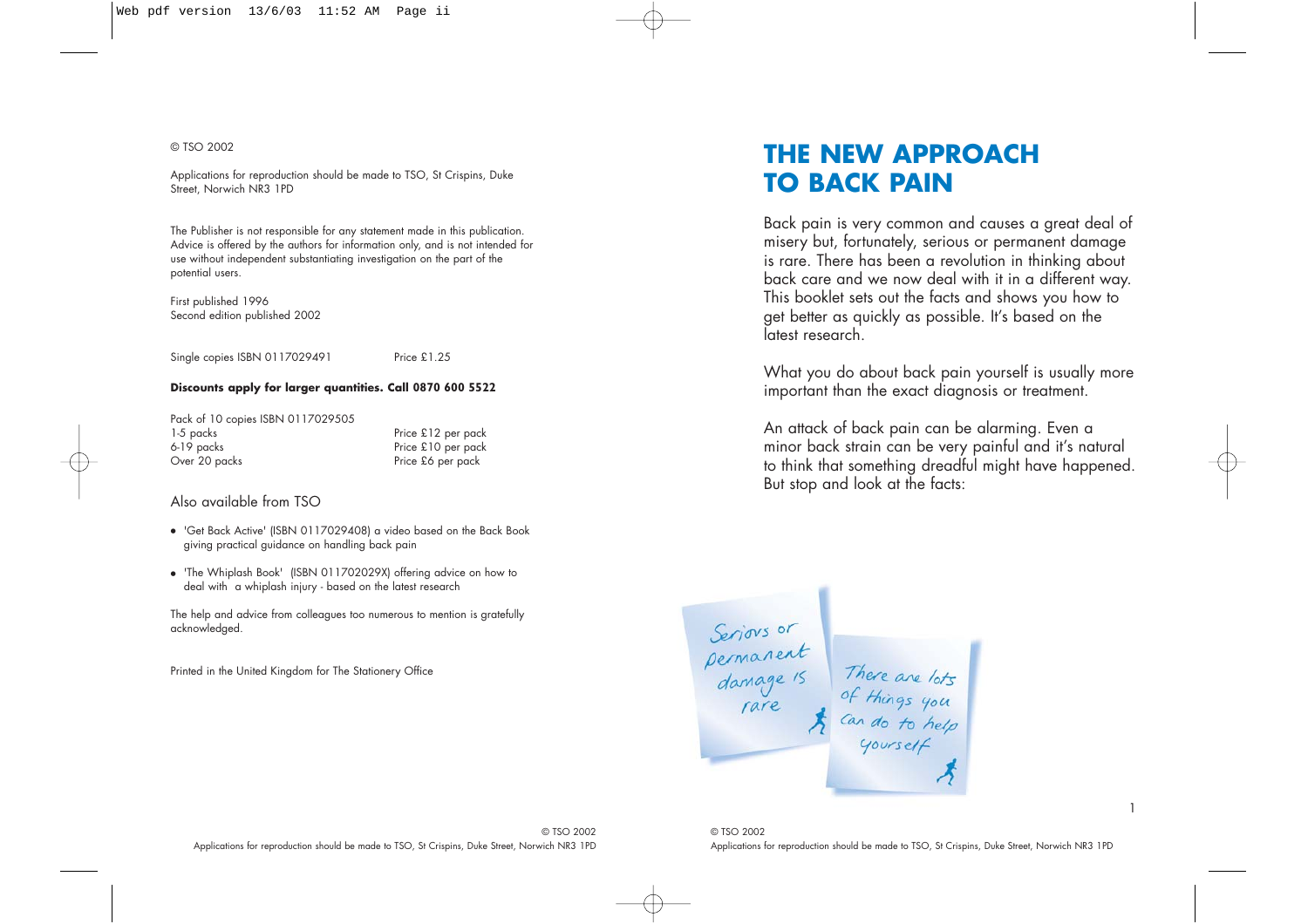## **BACK FACTS**

- Most back pain is not due to any serious disease.
- The acute pain usually improves within days or a few weeks, at least enough to get on with your life. The long-term outlook is good.
- Sometimes aches and pains can last for quite a long time. But that doesn't mean it's serious. It does usually settle eventually - even though it's frustrating that no one can predict exactly when! Most people can get going quite quickly, even while they still have some pain.
- About half the people who get backache will get it again within a couple of years. But that still does not mean it's serious. Between attacks most people return to normal activities with little if any pain.
- What you do in the early stages is very important. Rest for more than a day or two usually does not help and may actually prolong pain and disability.
- Your back is designed for movement: it needs movement - a lot of movement. The sooner you get moving and doing your ordinary activities as normally as possible, the sooner you will feel better.
- The people who cope best with back pain are those who stay active and get on with life despite the pain.

Applications for reproduction should be made to TSO, St Crispins, Duke Street, Norwich NR3 1PD

© TSO 2002

## **CAUSES OF BACK PAIN**

Your spine is one of the strongest parts of your body. It is made of solid bony blocks joined by discs to give it strength and flexibility. It is reinforced by strong ligaments, and surrounded by large and powerful muscles that protect it. Most simple back strains do not cause any lasting damage.

#### **Despite what you might have heard:**

- Only a few people with back pain have a slipped disc or a trapped nerve. Even then, it usually gets better by itself. Very few back problems ever need surgery.
- X-rays and MRI scans can detect serious spinal injuries, but they don't usually help in ordinary back pain. They may even be misleading. Doctors sometimes mention 'degeneration' which sounds frightening, but it's not damage or arthritis. These are the normal changes with age - just like grey hair.

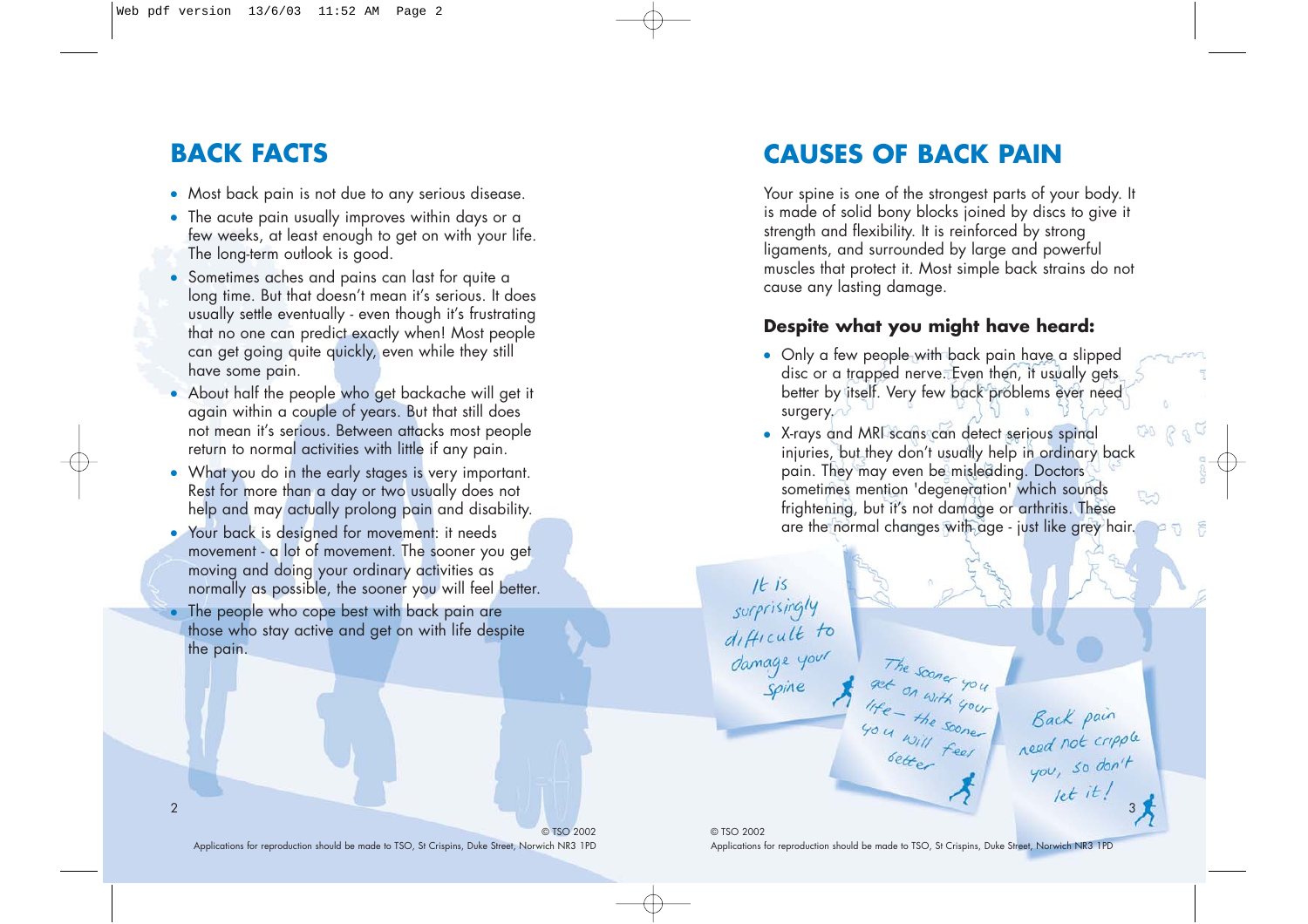• Your doctor or therapist will often not be able to <sup>p</sup>inpoint the source of the pain. Again, it's frustrating not to know exactly what is wrong. Actually, in another way it's good news - you do not have any serious damage to your spine.

Most back pain comes from the working parts of your back - the muscles, ligaments, and small joints. Your back is simply not moving and working as it should. You can think of it being 'out of condition'. So what you should do is get your back moving and working properly again. This stimulates its natural ability to recover.

## **REST OR STAY ACTIVE?**

The old fashioned treatment for back pain was rest. Some people with back pain were sent to bed for weeks or even months on end, just waiting for the pain to disappear. We now know that bed rest for more than a day or two is the worst possible treatment, because in the long term it actually prolongs the pain:

- You get stiff.
- Your muscles get weak.
- Your bones get weaker.
- You lose physical fitness.
- You get depressed.
- The pain feels worse.
- It is harder and harder to get going again.

4

© TSO 2002 Applications for reproduction should be made to TSO, St Crispins, Duke Street, Norwich NR3 1PD

Bed rest<br>Is bad for

No wonder it didn't work! We no longer use bed rest to treat any other common condition and it's time to stop bed rest for back pain.

You may be limited in how much you can do when the pain is bad. You might even be forced to stay in bed at the start. But only for a day or two. Bed rest is not a treatment – it's simply a short-term consequence of the pain. The most important thing is to get moving again as soon as you can.

## **ACTIVITY IS GOOD**

Your whole body must keep active to stay healthy. It thrives on use.

#### *Regular physical activity:*

- Develops your muscles.
- Keeps you supple.
- Gives you stronger bones.
- Makes you fit.

Use it of

© TSO 2002

- Makes you feel good.
- Releases natural chemicals that reduce the pain.

Applications for reproduction should be made to TSO, St Crispins, Duke Street, Norwich NR3 1PD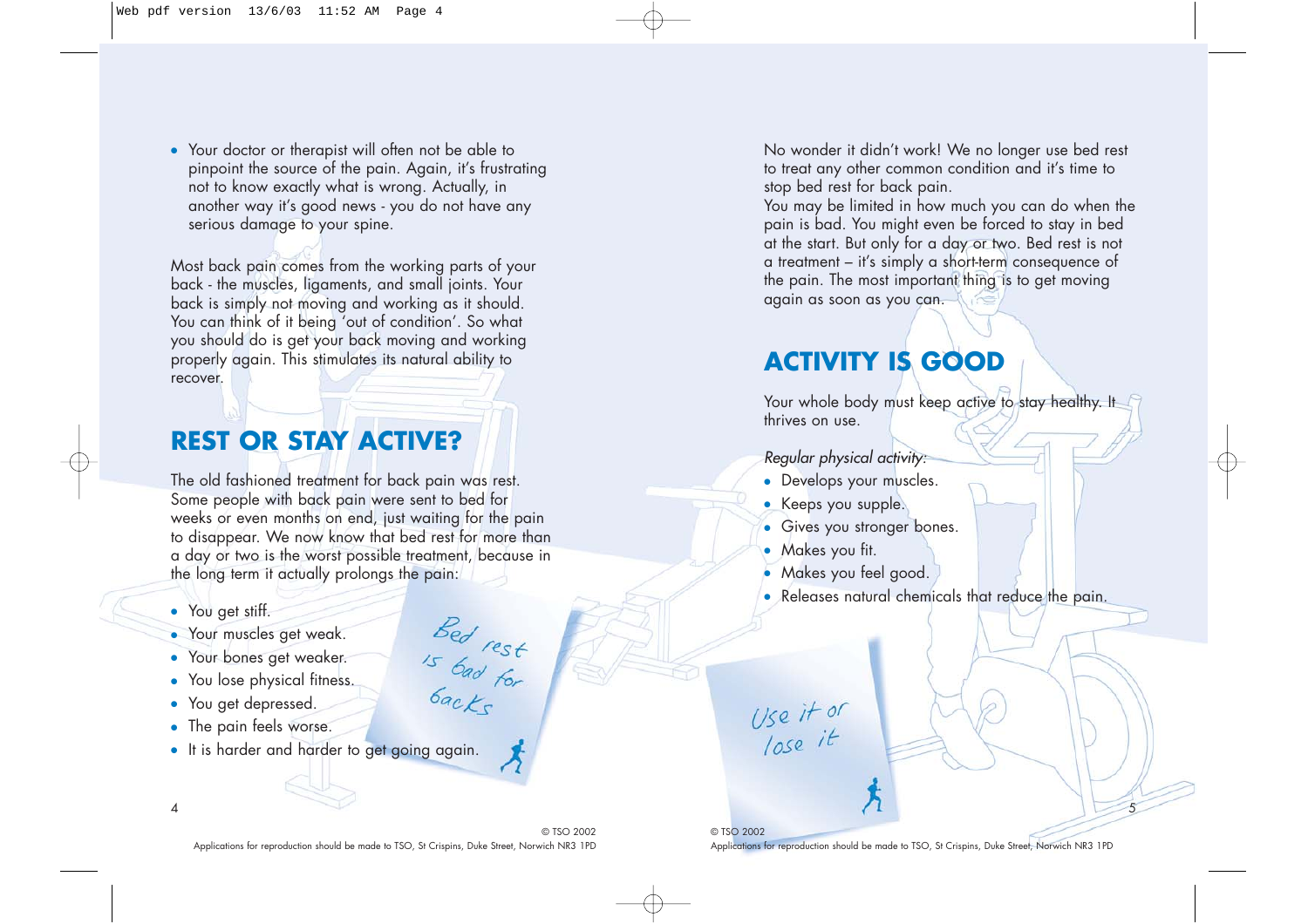Even when your back is painful, you can make a start without putting too much stress on it.

- Walkina
- Swimming
- Exercise bike
- Dancing/yoga/keep fit
- In fact, most daily activities and hobbies.

The sooner you<br>get active, the<br>sooner your back<br>will feel better Exercise gets your back moving again by stretching tight muscles and joints, and stops the working parts seizing up. It also makes your heart and lungs work and improves physical fitness.

Different things suit different people. Experiment - find what works best for you and your back. Your goal is to get moving and steadily increase your level of activity. Do a little bit more each day.

Getting stiff joints and muscles working can be painful. Athletes accept that when they start training, their muscles can hurt and they have to work through the pain barrier. But that does not mean they are doing any damage. So don't worry if exercise makes you a bit sore at first – that's usually a sign you are actually making progress! As you get fully fit the pain should ease off.

No-one pretends it's easy. Pain killers and other treatments can help to control the pain to let you get started, but you still have to do the work. There is no other way. You have a straight choice: rest and get worse, or get active and recover.

Do not fall into the trap of thinking it will be easier in a week or two, next month, next year. It won't! The longer you put it off, the harder it will be to get going again. The faster you get back to normal activities and back to work the better - even if you still have some restrictions.

## **DEALING WITH AN ATTACK OF BACK PAIN**

Most people manage to deal with most attacks themselves. What you do depends on how bad your back feels. However, because there's no serious damage, you can usually:

- Use something to control the pain.
- Modify your activities for a time, if necessary.
- Stay active and get on with your life.

Some people have more persistent pain – but the same principles apply.

© TSO 2002 Applications for reproduction should be made to TSO, St Crispins, Duke Street, Norwich NR3 1PD © TSO 2002 Applications for reproduction should be made to TSO, St Crispins, Duke Street, Norwich NR3 1PD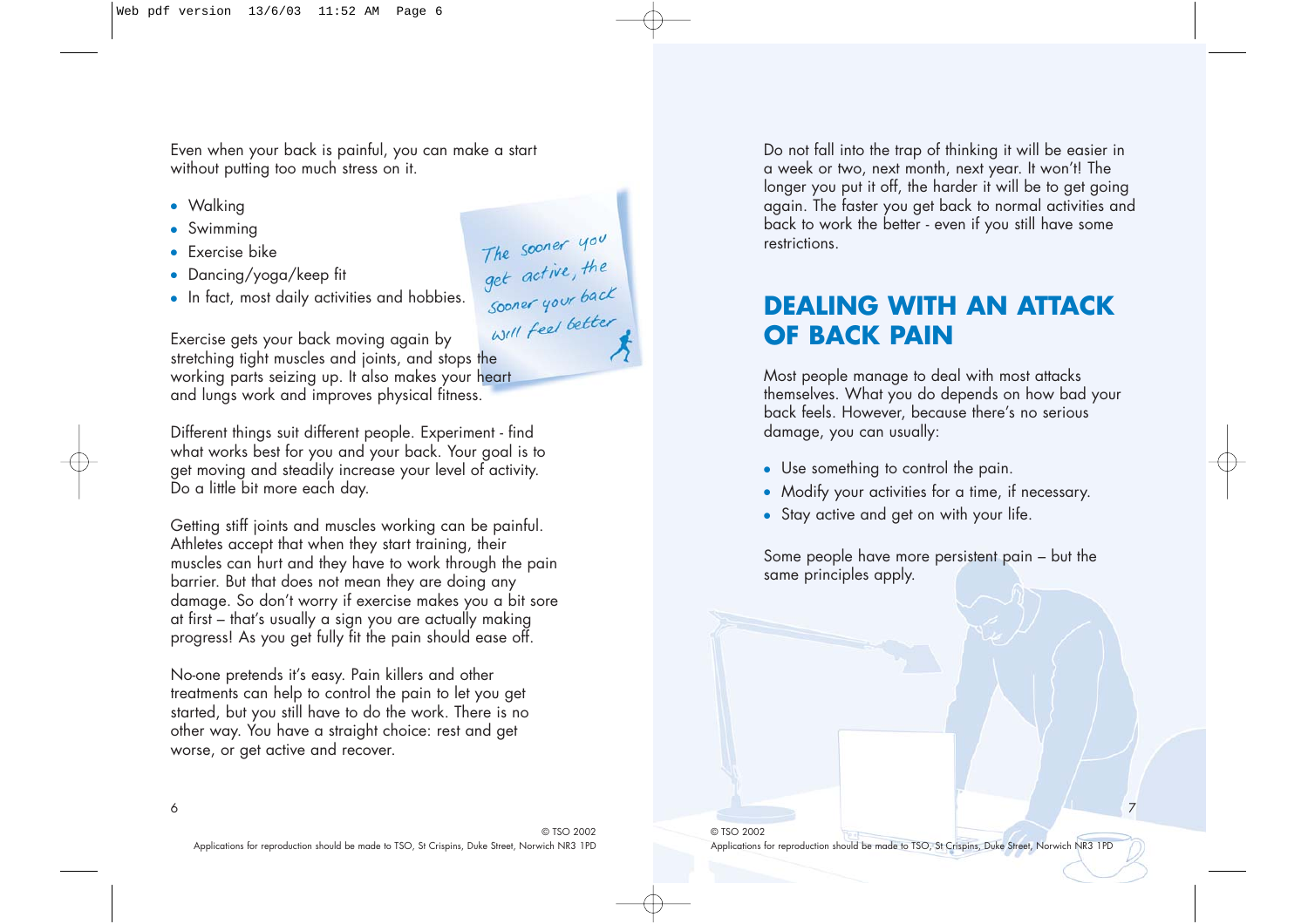### **Control of pain**

There are many treatments which can help - even if there is no miracle cure. They may not remove the pain completely, but they should control it enough to let you get active and so make yourself better.

#### *Pain killers*

You should not hesitate to use painkillers if you need them. You can safely mask the pain to get active: your body will not let you do any harm. Paracetamol is the simplest and safest pain killer. Or you can use antiinflammatory tablets like Ibuprofen.



Applications for reproduction should be made to TSO, St Crispins, Duke Street, Norwich NR3 1PD

It may surprise you, but these simple over-the-counter painkillers are often the most effective for back pain. The problem is that many people do not use them properly. You should take the full recommended dose and take them regularly every 4-6 hours - do not wait till your pain is out of control. You should usually take the painkillers for a few days, but you may need to take them for a week or two. Few people require anything stronger.

Do not take Ibuprofen or Aspirin if you are pregnant or if you have asthma, indigestion, or an ulcer.

#### *Heat & cold*

Heat or cold can be used for short-term relief of pain and to relax muscle tension. In the first 48 hours you can try a cold pack on the sore area for 5-10 minutes at a time - a bag of frozen peas wrapped in a damp towel. Other people prefer heat - a hot water bottle, a bath, or a shower.

#### *Massage*

Massage is one of the oldest treatments for back pain. Many people find gentle rubbing eases the pain and relaxes muscle spasm.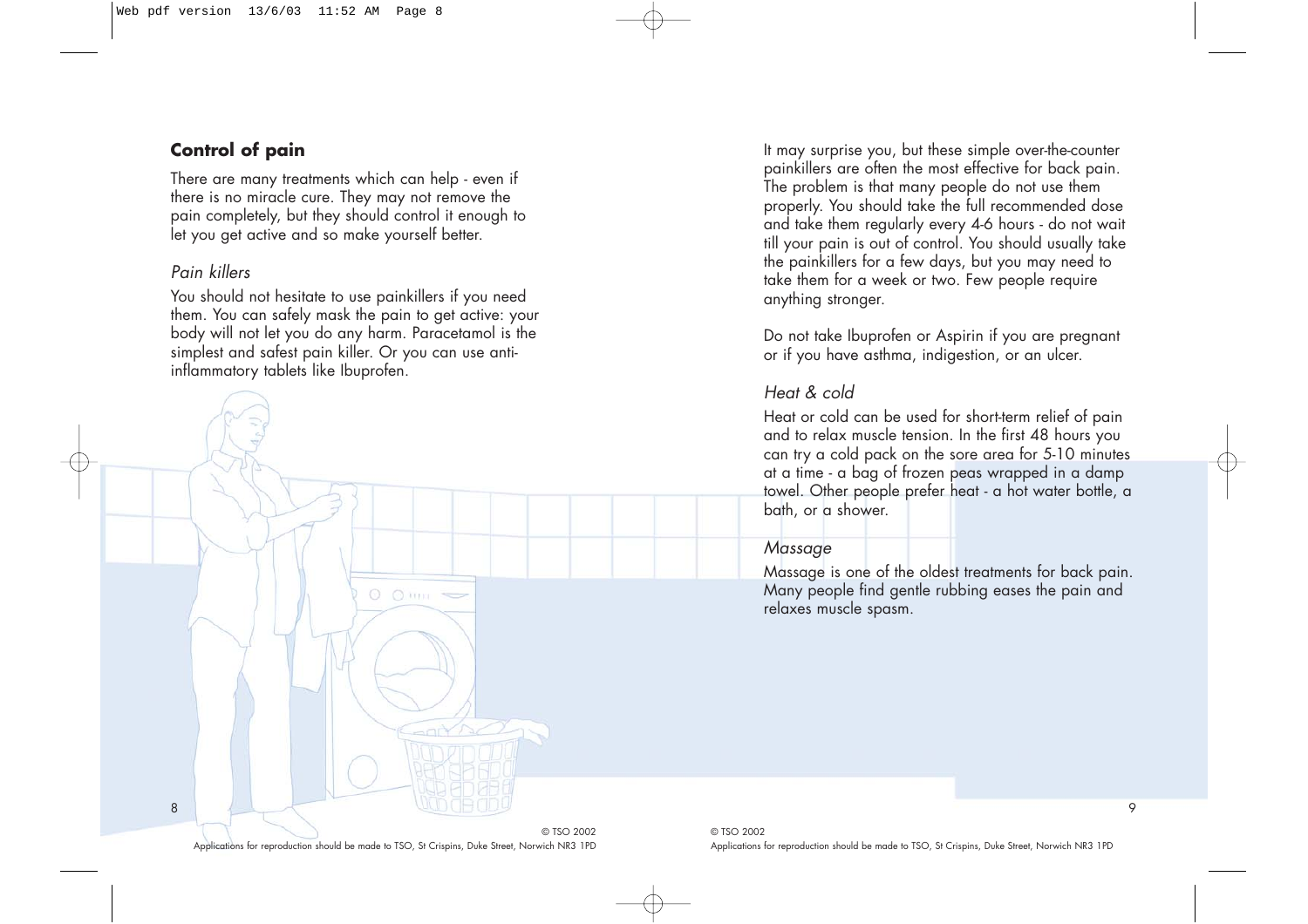#### *Manipulation*

Most doctors now agree that manipulation can help back pain. It is safe if done by a qualified professional: osteopaths, chiropractors, some physiotherapists and a few doctors with special training. You should begin to feel the benefit within a few sessions and it's not a good idea to have treatment for months on end.

#### *Other treatments*

Many other treatments such as electro-therapy machines, acupuncture, or alternative medicine are used for back pain and some people feel they help. But be realistic. Despite the claims, these treatments rarely provide a quick fix. Once again, you should feel any benefit quite quickly and there is no value in treatment for months on end. What really matters is whether they help you get active.

#### **Anxiety, stress and muscle tension**

Anxiety and stress can increase the amount of pain we feel. Tension can cause muscle spasm and the muscles themselves can become painful.

Many people get anxious about back pain, especially if it doesn't get better as fast as they expect. You may get conflicting advice - from your family and friends or even from doctors and therapists - which may make you uncertain what best to do. Trust the advice in this booklet - it comes from the latest research. Remember, serious damage is rare and the long-term outlook is good. So do not let fear and worry hold back your recovery.

Stress can aggravate or prolong pain. If stress is a problem you need to recognise it at an early stage and try to do something about it. You cannot always avoid stress, but you can learn to reduce its effects by controlled breathing, muscle relaxation and mental calming techniques. One of the best ways of reducing stress and tension is exercise.

#### *The Swedish relaxation exercise:*

- <sup>1</sup> Don't try too hard to relax.
- <sup>2</sup> Find a comfortable position, sitting or lying down somewhere quiet.
- 3 Take deep breaths 'slow & steady'; hold for about 15-20 seconds and exhale.
- 4 Focus your mind on something calm and repetitive.
- 5 'Let go' when exhaling,. Imagine and concentrate on breathing - not on relaxing.

The 'relaxation response' can sometimes be achieved quite quickly, but deep relaxation may take 10-15 minutes.

10

© TSO 2002 Applications for reproduction should be made to TSO, St Crispins, Duke Street, Norwich NR3 1PD

© TSO 2002 Applications for reproduction should be made to TSO, St Crispins, Duke Street, Norwich NR3 1PD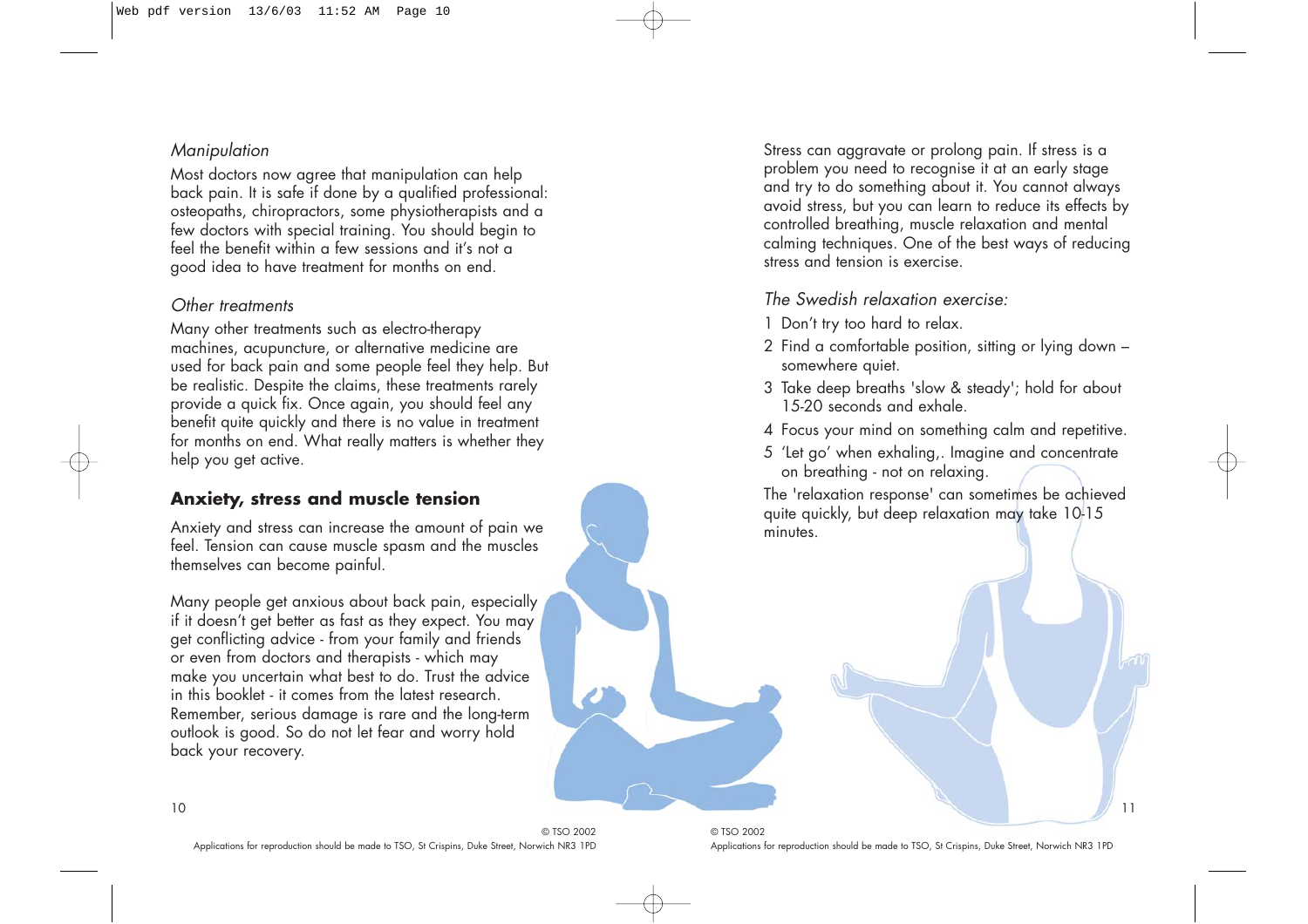## **THE RISK OF CHRONIC PAIN**

There has been a lot of research in recent years to identify people at risk of long-term pain and disability. What may surprise you is that most of the warning signs are about what people feel and do, rather than medical findings.

Signs of people at risk of long-term pain:

- Believing that you have a serious injury or damage. Being unable to accept reassurance.
- Believing that hurt means harm and that you will become disabled.
- Avoiding movement or activity due to fear of doing damage.
- Continued rest and inactivity instead of getting on with your life.
- Waiting for someone to fix it rather than believing that you can help yourself recover. Becoming withdrawn and depressed.

This all develops gradually and you may not even notice. That's why it is so important to get going as soon as possible before you develop chronic pain. If you - or your family and friends - spot some of these early warning signs, you need to do something about it. Now, before it is too late. Use the advice in this booklet to work out what you can do to change direction and get on with your life. If you need extra help to get going, you should ask your doctor or therapist.

12

© TSO 2002 Applications for reproduction should be made to TSO, St Crispins, Duke Street, Norwich NR3 1PD

 $\circ$ 

You may meet a practical problem here. Doctors and therapists deal best with clear-cut diseases and injuries for which they have a cure. We are often not so good at dealing with more ordinary symptoms like back pain. For example, it's no good staying off work and doing nothing for weeks on end to attend therapy. Or waiting months for a surgeon to tell you that you don't need an operation. That simply delays your recovery! Which is why it really does depend on what you do yourself. You have to make it clear to your doctor or therapist that you realise all this, and what you want is help to get on with your life.

> If you are still off work after about a month, you are at risk of developing long-term problems. There is then a 10% risk you will still be off work in a year's time. You could even lose your job. Long before you get to that stage you really need to face up to the problem and take urgent action.

> > Hurt does not mean harm

> > > 13

Applications for reproduction should be made to TSO, St Crispins, Duke Street, Norwich NR3 1PD

© TSO 2002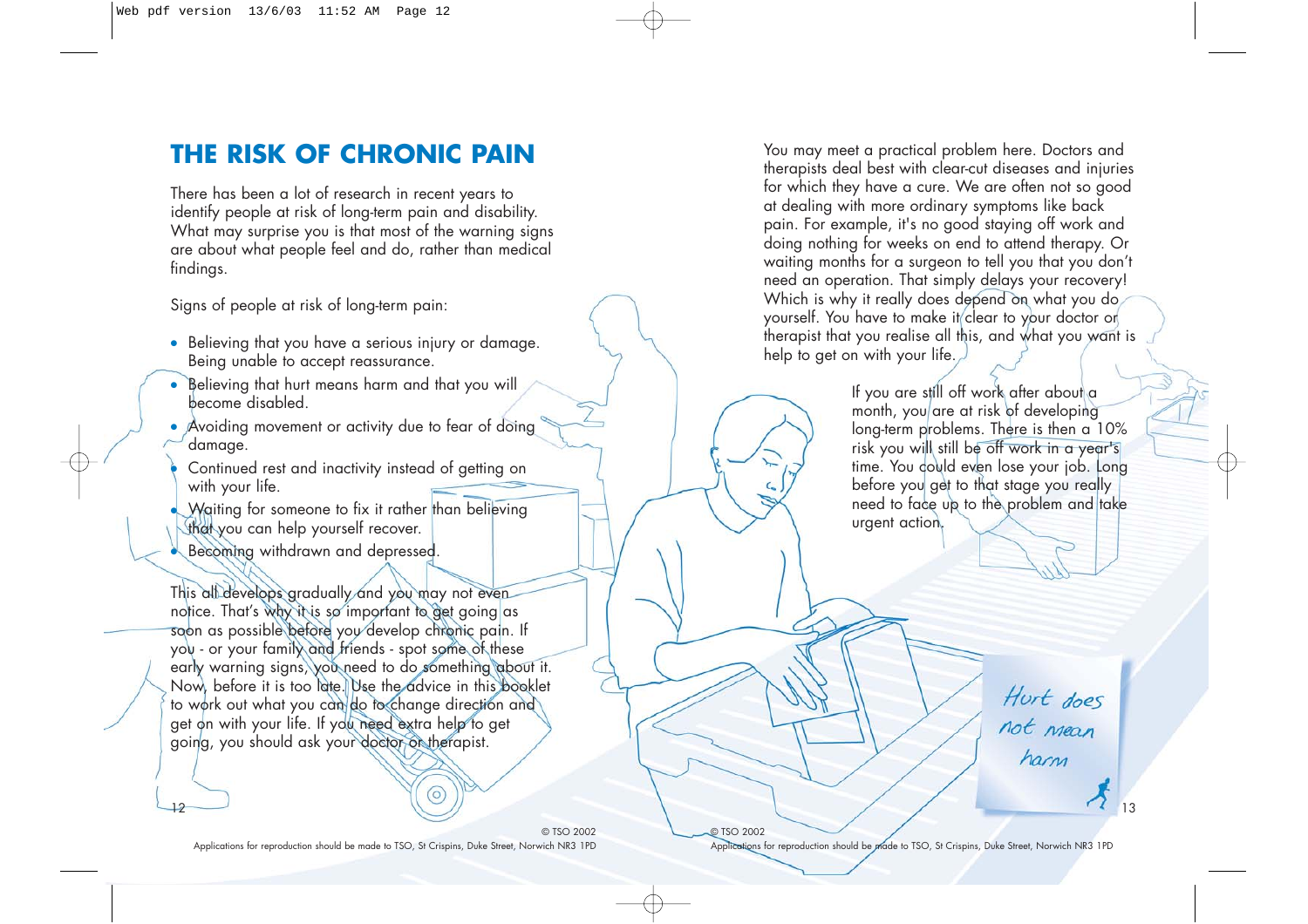## **HOW TO STAY ACTIVE**

As we've explained, the sooner you start getting mobile and active again the better. Only if the pain is particularly severe do you need to rest up or be off work. But even then you can still do most daily activities if you think about them first. Work out a <sup>p</sup>lan. What are the problems and how can you get round them? Can you do things a different way?

Try to strike a balance between being as active as you can and not putting too much strain on your back. The basic rules are simple:

- Keep moving.
- Do not stay in one position for too long.
- Move about before you stiffen up.
- Move a little further and faster each day.
- Don't stop doing things just change the way you do them.

*Sitting* – Chose a chair and position that is comfortable for you - experiment. Try some support in the small of your back. Get up and stretch regularly – take advantage of TV adverts!

*Desk work* – Adjust the height of your chair to suit your desk. Arrange your keyboard and VDU so that you don't feel strained. Get up and stretch regularly. *Driving* – Adjust your seat from time to time. Try some support in the small of your back. Stop regularly for a few minutes break - get out of the car, walk about and stretch.

*Lifting* – Think before you lift. Don't lift more than you need to. Keep the load close to your body. Don't twist while you are lifting but turn with your feet.

*Carrying and shopping* – Think if you need to carry at all. Carry things hugged to your body or split the load between both hands. Don't carry further than you need to. Use wheels!

*Daily activities/hobbies* – Don't do one thing for too long. Keep changing activities.

*Sports* – Continuing with your normal sport is fine, but you may need to reduce the intensity. Swimming is good - try varying your stroke - backstroke, side stroke, crawl.

*Sleeping* – Some people find a firmer mattress helps or you can try a sheet of chipboard beneath the mattress. Experiment. Try painkillers an hour before you go to bed.

*Sex* – Fine! – but you may need to try different positions.



© TSO 2002 Applications for reproduction should be made to TSO, St Crispins, Duke Street, Norwich NR3 1PD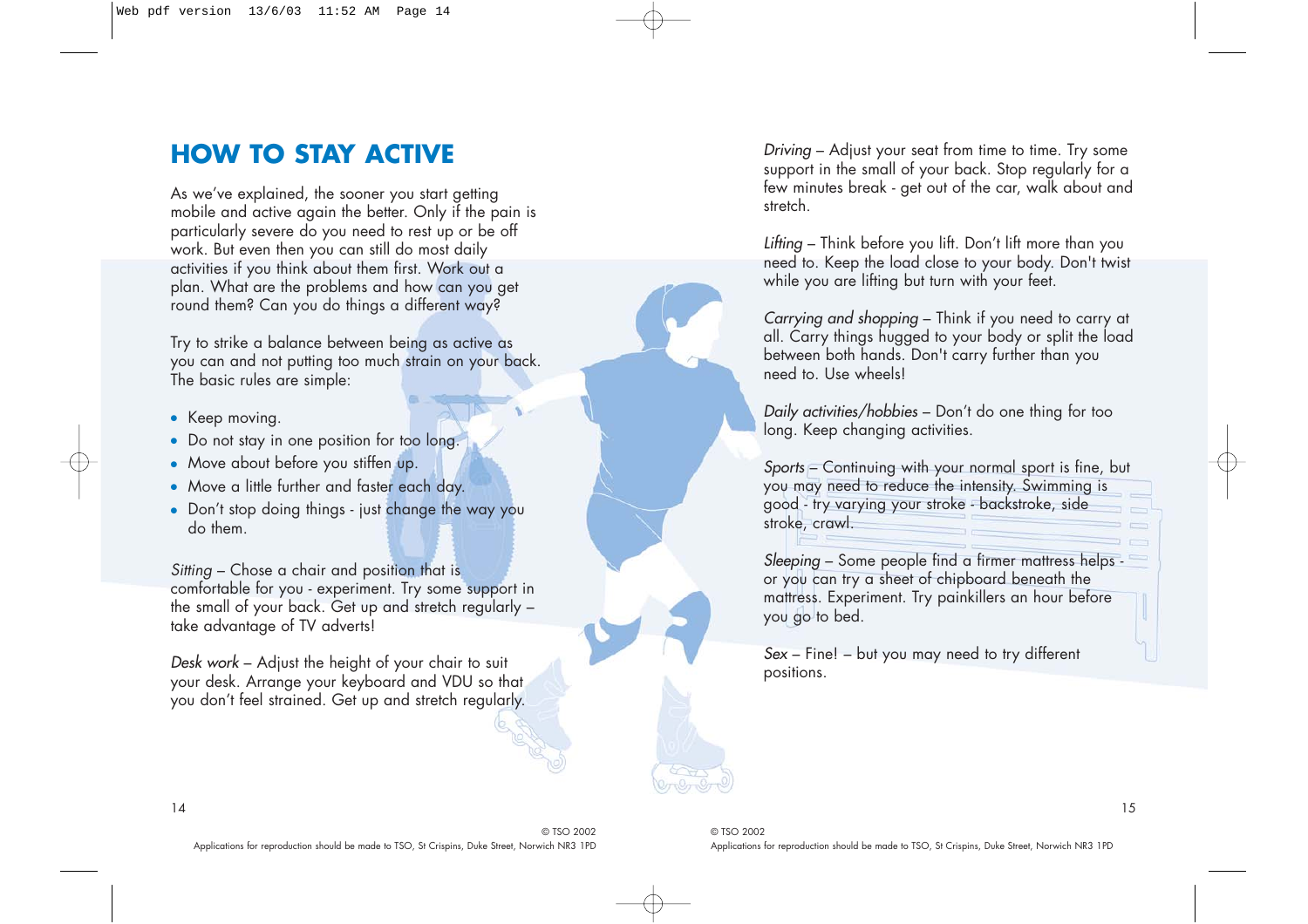## **Getting on with your life**

It is important to maintain the momentum of your life and that includes staying at work if you possibly can. Doing things will distract you from the pain, and your back will usually not get any worse at work than it will at home. If you have a heavy job, you may need some help from your work mates. Simple changes may make your job easier.

If you are seeing a doctor or therapist, tell them about your work. Talk to your supervisor or boss if you need to. Tell them about any parts of your job that may be difficult to begin with, but stress that you want to be at work. Offer your own suggestions about how to overcome these problems - you might even show them this booklet.

If you do have to stay off work, it helps to get back as soon as possible – usually within days or a couple of weeks - and even if you still have some pain. The longer you are inactive and off work the more likely you are to develop long-term pain and disability.

If you are not at work within about a month you really should be planning with your doctor, therapist and employer how and when you can return. If you have an occupational health department or health and safety rep, they may be able to assist. Temporary modification to your job or pattern of work may help you get back sooner.

You will have<br>good days and<br>bad days.

© TSO 2002

#### **What doctors can and can't do**

Although we have stressed that you can deal with most back pain yourself, there may be times you are uncertain and feel the need to check. That's quite reasonable. But remember there is no quick fix for back pain. So you should be realistic about what you expect from a doctor or therapist.

They can:

- Make sure you don't have any serious disease and reassure you.
- Suggest various treatments to help control your pain.
- with the pain and get on with your life.

But the appears and<br>
Advise you on how you can best deal<br>
with the pain and get on with your life<br>
the pains of the pain<br>
on the pain of the research don't let needless worry delay your<br>
Can get your<br>
Can get your<br>
Some d Try to accept that reassurance and don't let needless worry delay your recovery. You have to share responsibility for your own progress. Some doctors and therapists may be hesitant about handing over and letting you take control. You may have to tell them straight out this really is what you want.

16

© TSO 2002 Applications for reproduction should be made to TSO, St Crispins, Duke Street, Norwich NR3 1PD

Applications for reproduction should be made to TSO, St Crispins, Duke Street, Norwich NR3 1PD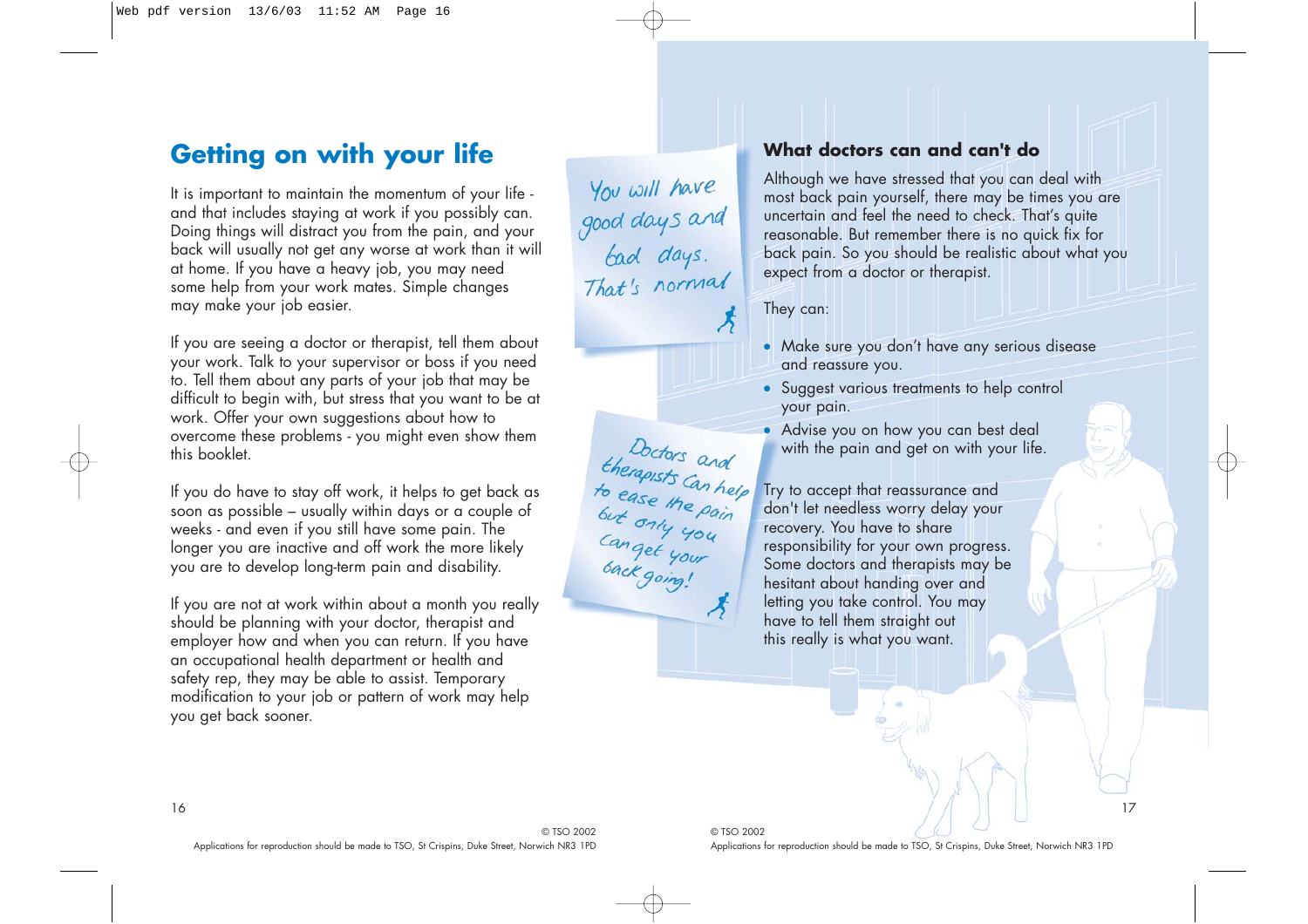#### **Warning signs**

If you have severe pain which gets worse over several weeks instead of better, or if you are unwell with back pain, you should see your doctor.

Here are a few symptoms, which are all very rare, but if you do have back pain and suddenly develop any of these you should see a doctor straight away.

- Difficulty passing or controlling urine.
- Numbness around your back passage or genitals.
- Numbness, pins and needles, or weakness in both legs. Remember that

Remember<br>back pain is<br>rarely due to<br>any serious

disease

● Unsteadiness on your feet.

Don't let that list worry you too much.

## **IT'S YOUR BACK**

We've shown you that back pain is rarely due to anything serious and it should not cripple you unless you let it. You've got the facts and the most upto-date advice about how to deal with back pain. The important thing now is for you to get on with your life. How your back affects you depends on how you react to the pain and what you do about it yourself.

There is no instant answer. You will have your ups and downs for a while - that's normal. But look at it this way:

*There are two types of sufferer*

One who avoids activity ශ and one who copes  $\odot$ 

- $\circledR$  The avoider gets frightened by the pain and worries about the future.
- The avoider is afraid that hurting always means further damage - it doesn't.
- The avoider rests a lot, and just waits for the pain to get better.
- The coper knows that the pain will get better and does not fear the future.
- The coper carries on as normally as possible.
- The coper deals with the pain by being positive, staying active and getting on with life.

#### *Who suffers most?*

© TSO 2002

- $\odot$  Avoiders suffer the most. They have pain for longer, they have more time off work and they can become disabled.
- Copers get better faster, enjoy life more and have less trouble in the long run.

18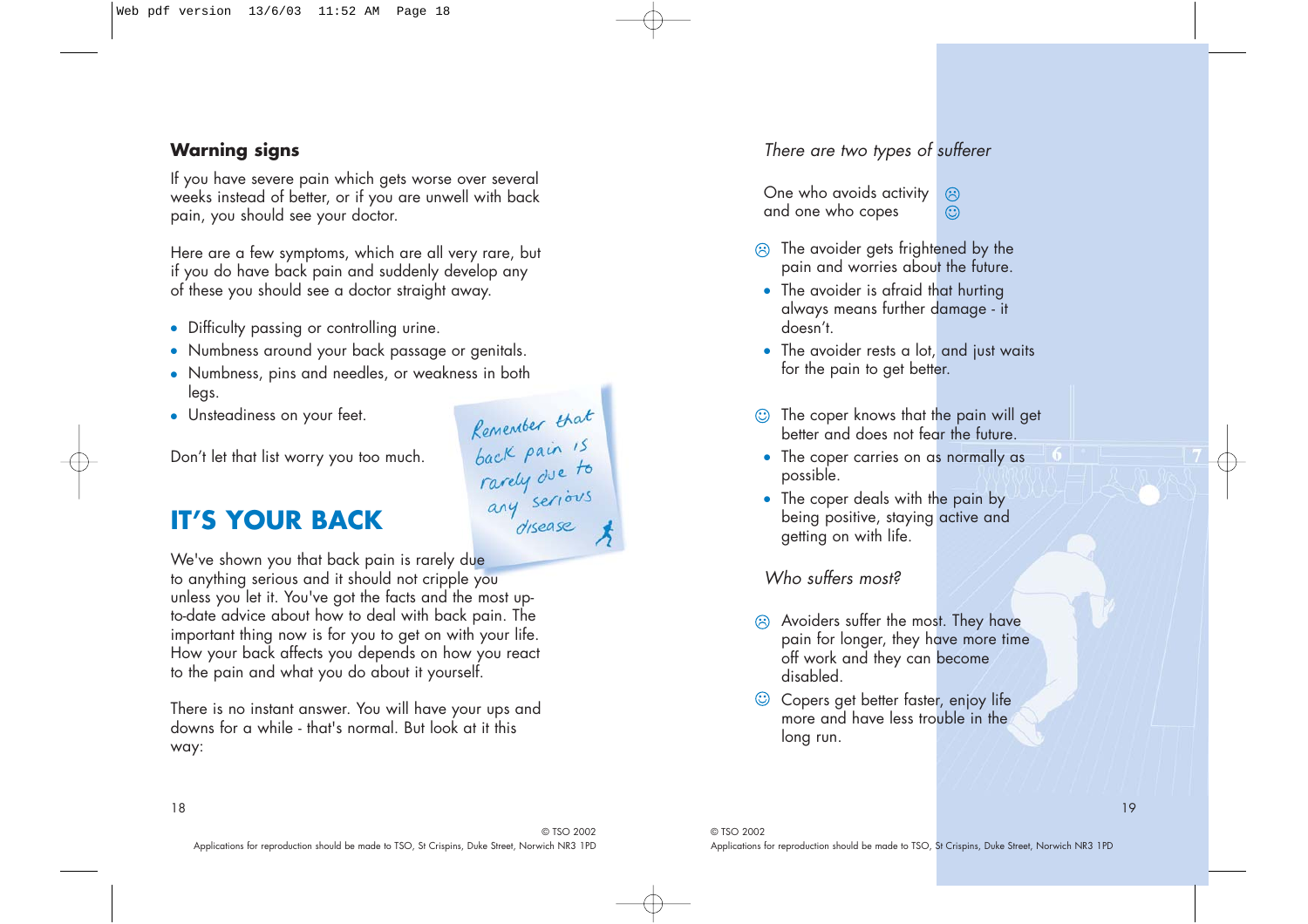#### **So how do I become a Coper and prevent unnecessary suffering?**

Follow these guidelines - you really can help yourself.

- $\odot$  Live life as normally as possible. This is much better than giving in to the pain.
- Keep up daily activities they will not cause damage. Just avoid really heavy things.
- Try to stay fit walking, cycling or swimming will exercise your back and should make you feel better. And continue even after your back feels better.
- Start gradually and do a little more each day so you can see the progress you are making.
- Either stay at work or go back to work as soon as possible. If necessary, ask if you can get lighter or modified duties for a week or two.
- Keep going. It's normal to get aches or twinges for a time.
- <sup>3</sup> Don't rely on painkillers alone. Stay positive and take control of the pain yourself.
- Don't stay at home or give up doing things you enjoy.
- Don't get frightened. Continuing pain does not mean you are going to become an invalid.

Applications for reproduction should be made to TSO, St Crispins, Duke Street, Norwich NR3 1PD

- Don't listen to other people's horror stories.
- Don't get gloomy on the down days.
- 20

```
Get on with<br>your life - you'll<br>get better<br>gucker and have
       less trouble
                  © TSO 2002
```
#### **Remember:**

- Back pain is common but it is rarely due to any serious disease. The long-term outlook is good.
- Even when it is very painful that usually doesn't mean there's any serious damage to your back. Hurt does not mean harm.
- Bed rest for more than a day or two is usually bad for you.
- Staying active will help you get better faster and prevent more back trouble.
- The sooner you get going, the faster you will get better.
- If you don't manage to get back to most normal activities quite quickly, you should seek additional help.
- Regular exercise and staying fit helps your general health and your back.
- You have to get on with your life. Don't let your back take over.

## That's the message from the latest researchyou really can help yourself